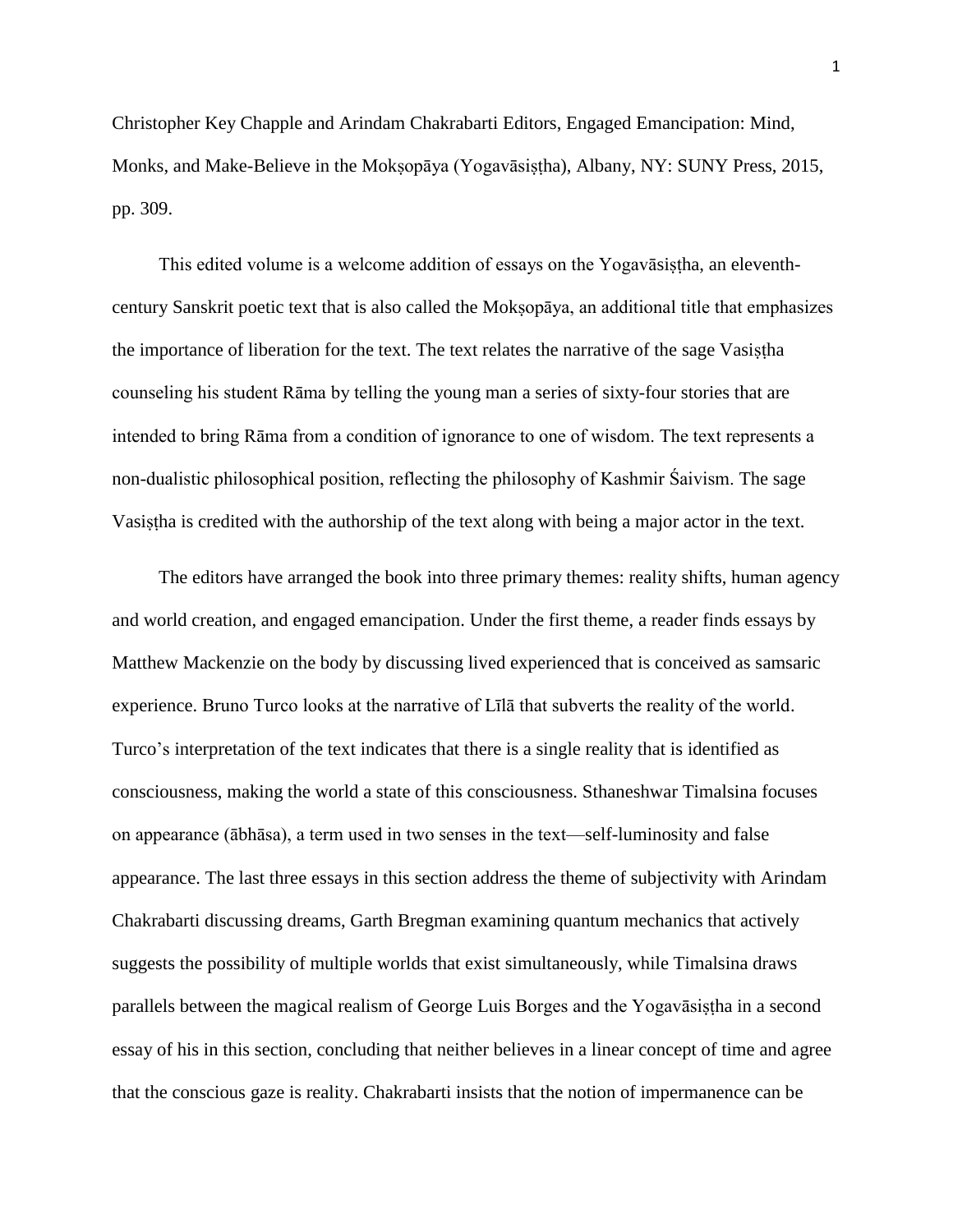reduced to a dream thesis, whereas Bregman examines the notion of jagadānantya (endless worlds) in the text.

 The second section of the book on human agency begins with an essay on the role of human behavior in determining the world that a person inhabits. Pranati Ghosal looks at human action, fate, and to what extent human actions are preordained. Roddam Narasimha indicates how the text reveals mental powers and is critical of the notion of fate, whereas Chapple shows how Rāma adopts the virtues of knowledge, restraint, and dispassion in an essay focusing on ethical and psychological issues. Next, Menaha Ganesthasan discusses dreams and how fictional allegories enable a person to recognize their errors. Finally, Arindam Chakrabarti examines the relationship of the self, will, and body in the text with the intention of examining the spiritual culture of the body.

 Under the third theme of embodied liberation, Andrew Ford looks at detachment and worldly action by examining the body, mind, impressions, and states of consciousness with regards to the jivanmukti (a person liberated while alive), whereas Chapple examines the role of nature in the text and the sage's embrace of the great elements.

 Readers will find the conclusions of some authors interesting. MacKenzie, for instance, interprets the Yogavāsiṣṭha as a transformative philosophical text that can radically transform a person's worldview and concrete experience. Mackenzie also finds the text subversive because it undermines common assumptions about reality. In another essay, Ghosal argues that the text is an uncompromising champion of self-determination. Ganasathasan thinks, for example, that the text is similar to other non-dualisms that have problems explaining the significance of moral behavior, although he does claim that the various narratives of the text are vehicles for moral knowledge.